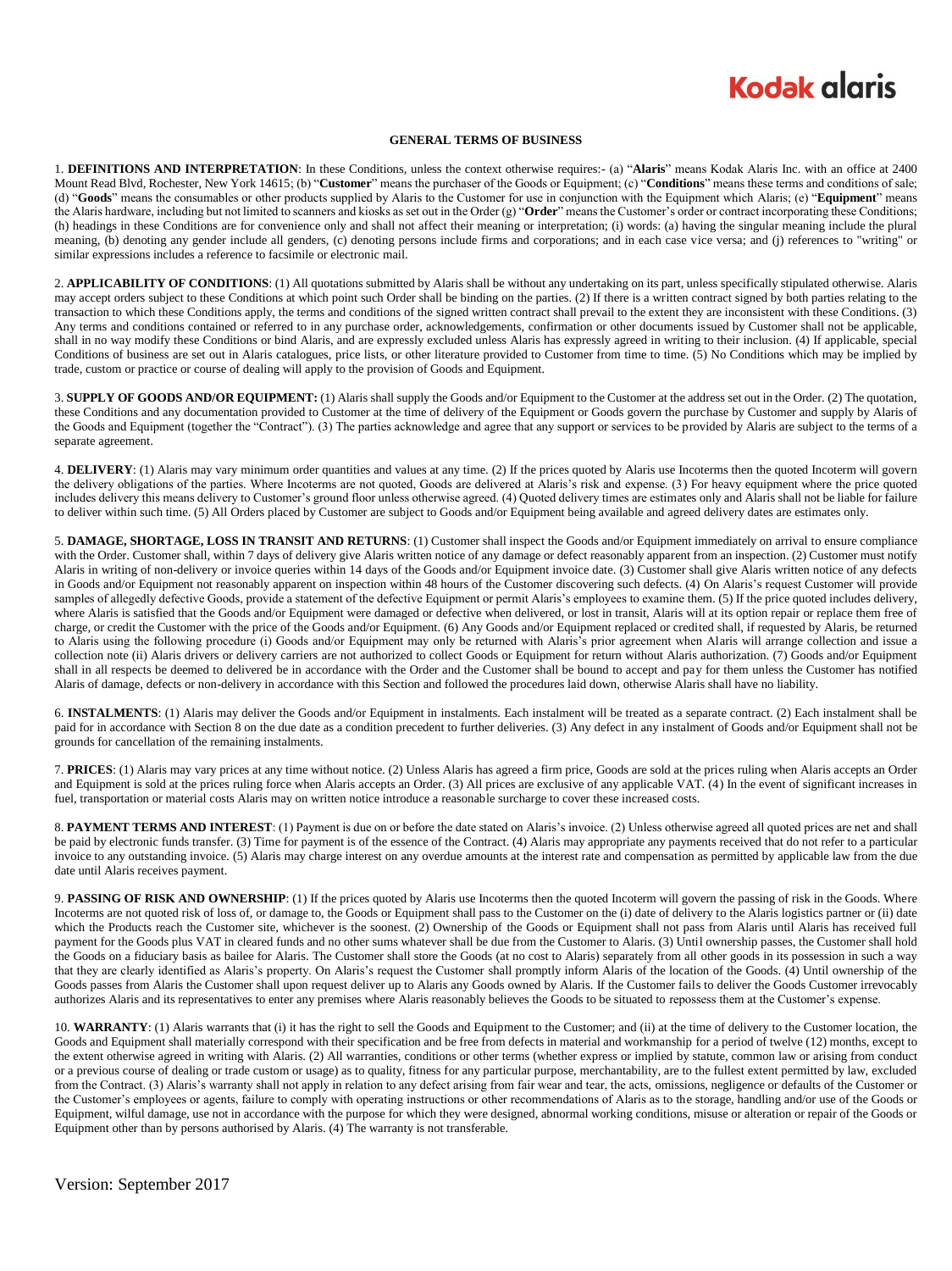## **Kodak glgris**

11. **LIMITATION OF LIABILITY**: (1) Subject to (2) and (3) below, in no event, whether in contract, tort (including in either case negligence), misrepresentation (other than fraudulent misrepresentation), breach of statutory duty or otherwise pursuant to the Contract, shall Alaris be liable for any loss of profits, anticipated savings, revenue, business, loss or corruption of data, loss of use, loss of goodwill, loss due to delay or any indirect or consequential loss or damage whatsoever. (2) Alaris's sole liability for breach of the warranty set out in Section 10 above, is, at Alaris's option, limited to the repair, replacement or crediting of the full price paid for the Goods and/or Equipment that directly gave rise to the claim. (3) Subject to (1) and (2), Alaris's aggregate liability for all other claims, whether in contract, tort (including in either case negligence), misrepresentation (other than fraudulent misrepresentation), breach of statutory duty or otherwise pursuant to the Contract, shall be limited to the net price paid by the Customer for the specific Goods or Equipment giving rise to the claim. (4) Nothing in the Contract shall be deemed to exclude or limit Alaris's liability in respect of: (i) Loss or damage caused by wilful intent or gross negligence of Alaris or Alaris's officers, employees, agents or contractors; or (ii) Injuries to or death of any person, caused by Alaris or Alaris's officers, employees, agents or contractors or (iii) any other liability which cannot be excluded at law. (5) Any claim for loss or damages (except a claim for damages arising out of (3) (ii) must be notified to Alaris within twelve (12) months as from the date on which the damage was caused, failing which such claim is deemed to be waived.

12. **SAFETY INFORMATION**: (1) Where the Goods and/or Equipment are for use by the Customer in a business environment or are for resale, to a subsequent purchaser, Customer shall ensure that all safety information relating to the Goods and/or Equipment provided by Alaris is passed to the Customer's employees and/or end user purchasers. (2) The Customer shall not alter, mask or remove any safety information from the Goods or Equipment.

13. LIMITATION: Customer shall comply with all laws, regulations and rules administered by any governmental authority, agency, regulatory body or other entity exercising regulatory powers or functions, including but not limited to the United Nations Security Council, the United States of America, the United States Department of the Treasury's Office of Foreign Assets Control ("**OFAC**"), the United States Department of State, the European Union, the United Kingdom, Her Majesty's Treasury, Hong Kong, the Hong Kong Monetary Authority or other sanctions authority, imposing trade, economic or financial sanctions or trade embargoes ("**Economic Sanctions Laws**"). Customer agrees that it shall not, and shall not permit any third parties to, directly or indirectly, participate in any transaction involving: (i) any country, territory or other jurisdiction that is subject to any Economic Sanctions Laws, (ii) any person that is the target or subject of any Economic Sanctions Laws, or (iii) any violation of any Economic Sanctions Laws. Without limiting the generality of the forgoing, Customer shall not, and shall not permit any third parties to, directly or indirectly, export, re-export, transship, release or otherwise deliver any products sold under this Agreement, or any portion thereof, to any country or other jurisdiction that is subject to, or in any way which is prohibited by, any Economic Sanctions Laws. Without limiting the foregoing, Customer expressly acknowledges that it shall not order, trade, sell, otherwise dispose or engage in any economic activity relating to Alaris Good and/or Equipment either directly or indirectly in: (i) Iran; (ii) Sudan; (iii) North Korea; (iv) Syria; (v) Cuba; (vi) Sudan; (vii) Belarus; (viii) Zimbabwe; (ix) Myanmar (Burma); (x) the Crimea and Sevastapol Regions (Ukraine); and (xi) the military/defence/energy sectors in Russia.

14. **FIRMWARE:** In relation to any Alaris firmware supplied as part of the Goods or Equipment ("Firmware"), Alaris grants to Customer a non-exclusive, non-transferrable licence to use the Firmware only as part of the Goods and/or Equipment. (2) Customer shall not: (i) copy (except to the extent permissible under applicable law which is not capable of exclusion by contract), reproduce, translate, adapt, vary or modify the Firmware or (ii) attempt to use the Firmware with any products other than the Goods or Equipment. (3) The licence granted under this Section 14 does not grant any automatic rights to obtaining future updates, upgrades or supplements of the Firmware. If updates, upgrades or supplements of the Firmware are provided, use is governed by these Conditions as amended from time to time. (4) Alaris may make use of third party software in the Firmware and Customer acknowledges that notwithstanding the foregoing, use of some third party materials may be subject to other terms and conditions. (5) Any additional software supplied to be used with the Goods and/or Equipment shall be subject to the terms of an Alaris License Agreement in which case the license terms and conditions shall apply to such software.

15. I**NTELLECTUAL PROPERTY**: (1) All intellectual property rights associated with or relating to the Goods and/or Equipment belong to Alaris and its licensors and Customer shall not acquire any rights, title or interest in such intellectual property rights. (2) The Customer shall not exercise or purport to exercise any rights, powers, privileges and immunities conferred on the proprietor of any intellectual property rights subsisting in or associated with the Goods and/or Equipment, including the right to sue for damages or other remedies in respect of any infringement. (3) Customer shall keep confidential and not disclose to third party's information, drawings, designs or manuals received from Alaris in relation to an Order or the Goods and either marked as "confidential" or "proprietary" or which should reasonably be considered to be confidential.

16. **CONFIDENTIAL INFORMATION.** (1) All non-public, confidential or proprietary information of Alaris, including but not limited to, specifications, samples, patterns, designs, plans, drawings, documents, data, business operations, pricing, discounts or rebates, disclosed by Alaris in connection with the Contract, whether disclosed orally or disclosed or accessed in written, electronic or other form or media, and whether or not marked, designated or otherwise identified as "confidential," shall be deemed to be confidential, to be used solely for the purpose of performing under the Contract and may not be disclosed or copied unless authorized in advance by Alaris in writing. (2) Upon Alaris's request, Customer shall promptly return all documents and other materials received from Alaris. (3) Alaris shall be entitled to apply for injunctive relief for any violation of this Section. (4) This Section does not apply to information that is: (i) in the public domain; (ii) known to Customer at the time of disclosure; (iii) rightfully obtained by Customer on a non-confidential basis from a third party; or (iv) is required to be disclosed by any applicable law or by order of any Court of competent jurisdiction or any government body, agency or regulatory body, provided that the receiving party shall use all reasonable endeavours to give the disclosing party as much written notice of the disclosure as it reasonably can to enable the other party to seek a protective order or other action protecting the confidential information from disclosure.

17. **DATA PROTECTION**: **DATA PROTECTION:** (1) Each Party will comply with its obligations in terms of laws and regulations relating to the protection or disclosure of personal data, sensitive data, or such other data which is deemed to be 'personal' pursuant to applicable data protection law in force from time to time. (2) Each Party shall indemnify, defend and hold the other party harmless against claims resulting from or in connection with the indemnifying party's non-observance or insufficient observance of such obligations or any of its obligations in this Section 17.

18. **TERMINATION**: (1) Without prejudice to its other rights, Alaris may terminate the Contract immediately by written notice to the Customer in the event that (i) the Customer fails to pay any sums due under and in accordance with the terms of this Contract (ii) breaches any terms of the Contract (iii) the Customer is unable to pay its debts as they fall due, passes a resolution for winding up (other than for the purposes of a solvent amalgamation or reconstruction) or if a court of competent jurisdiction makes an order to that effect, enter into a receivership or liquidation or otherwise ceases to carry on business or an analogous event occurs to Customer in any jurisdiction or (iv) there is an event pursuant to Section 20 (5) below. (2) On termination for whatever reason, Alaris shall be entitled to de-install and remove any Equipment belonging to it from the Customer's possession at the Customer's expense. Customer shall render all assistance necessary relating to the de-installation and removal and shall be liable to Alaris for any reasonable costs incurred.

19. **MAJOR BUSINESS CHANGE**: (1) If in the reasonable opinion of Alaris there is or is likely to be a major change in the business operations of Alaris which has or could have an adverse impact on the viability of the provision of the Goods and/or Equipment to be supplied to the Customer ('Major Business Change'), Alaris may notify the Customer and Alaris and the Customer must meet and discuss in good faith whether the provisions of any agreement between Alaris and the Customer need to be varied. (2) In the event that the parties cannot agree in good faith on such contract variations within a period of 30 days, then either party has the right to terminate any agreement between them. (3) Unless otherwise agreed by Alaris and the Customer the rights and obligations of either party will not be affected until any such agreement is terminated in writing. (4) Neither party will be entitled to claim or receive compensation from the other party by reason of the operation of this Section.